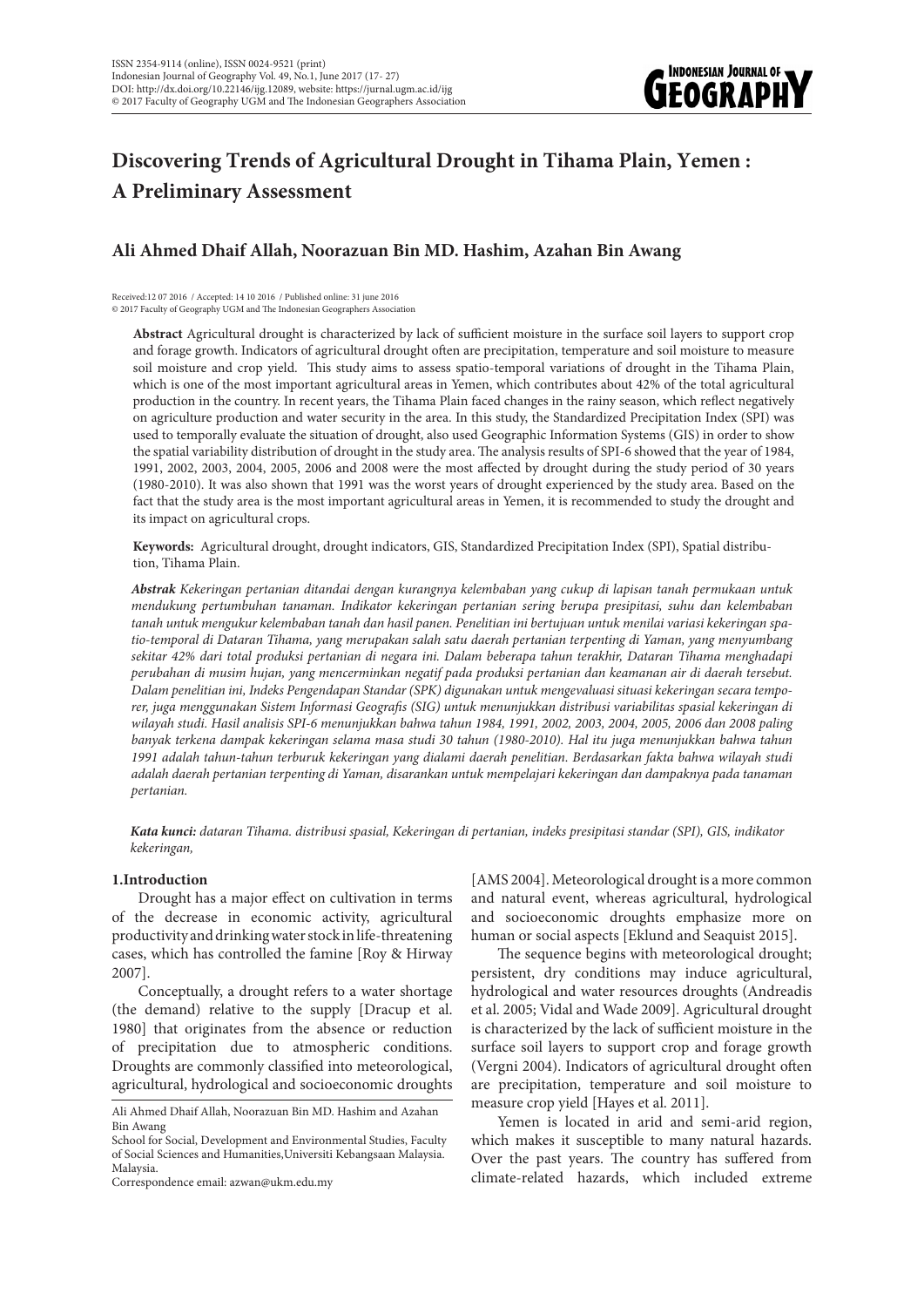temperatures, floods, landslides, sea level rise, and droughts. While these hazards are a natural occurrence in Yemen, they nevertheless pose serious constraints on development and food security, and their intensity and frequency are likely to increase under a changing climate causing many problems such as decrease of groundwater, degradation soil and vegetation, unemployment, poverty and migration. Furthermore, it reduced agricultural production and food insecurity, making Yemen imports between 70% - 90% of grains as well as imports a lot of other foodstuffs (Wiebelt et al. 2011). In addition, rainfall rates in Yemen is very low and the annual average ranges between 500 -800 mm in high land, 40 - 100 mm in the coastal regions and 50 mm in the desert zones [Bruns and Taher 2009].

Over the last thirty years, Yemen and Tihama Plain experienced four periods of drought, 1979-1981, 1983- 1984, 1990-1991, 2007-2009 [U.S. 1982; World Bank 1986; UNDESA/ESCWA 2013, Miyan 2015] causing a lot of damages on Yemeni economy, which largely relies on agricultural resources. According to the Ministry of Agriculture and Irrigation [2009], almost 73.5% of the population lives in rural areas and works in the agricultural sector, and thus significantly depends on appropriate weather conditions to their livelihoods. According to ESCWA [2005], the 1990-1991 drought was the worst in the modern history of Yemen because this period of drought synchronized with the Gulf War in 1991, which forced nearly 800,000 Yemeni workers to return to Yemen. Hence, workers' remittances decreased, leading to economic growth retreat, and growing the inflation rate and foreign debt. The result of these negative effects was the decreased possibility of Yemen to cope drought and mitigation.

During that period of drought, agricultural production reduced severely, economic growth has been affected due to the low agricultural production contribution in the gross domestic product. For example, irrigated agriculture such as vegetables registered a decline in production by 16%, as cereals yields dropped sharply, where production decreased for millet, sorghum and barley by 33%, 34%, and 38% respectively. As for livestock, have witnessed a marked decrease by 11% as a result of the lack of pasture and forage due to drought [ESCWA 2005]. Meanwhile, about 43% of the population living below the poverty line, according to the estimates of 2009. This is expected to increase the number of hungry people in Yemen between 80,000 - 270,000 people by 2050 [Wiebelt et al. 2011], as a result of the severity of frequency of droughts and changing climate.

Moreover, the drought has become serious environmental problems faced by the study area, and has many negative effects on the region can be summarized in three groups. First, environmental impacts represented in the degradation of natural pastures and sand dune creeping, for instance, decreased pastures area from 10,132 hectares in 1993, to (1,519) hectares in 2009, a decrease of (74%) [Tihama Development Authority 2010]. As for the sand dune area, it has increased from (218.336) hectares in 1993, to (319.784) hectares in 2008 and this increase in the dunes area has reduced the agricultural land [Al-Haddad 2008]. Second, economic effects such as reduced productivity in an area of major agricultural crops, and the decrease in the numbers of fruit trees (palm trees). Regarding the area, there was a decrease in the area planted for Levantine maize from (3,696) hectares in 1985 to (2,257) hectares in 2009, a decrease of (24%). For the productivity, the amount of production decreased from (4,360) to (3,484) tons, down by 11%. In regards to the palm trees, their number dropped significantly from (2,500,000) tree in 1998 to (1,268,156) in 2011 and thus lost 1,231,844 tree in 13 years, which represents a decrease of 33% [Dhaifallah 2012]. Third, social effects was the low per capita income level, unemployment and migration of rural population to urban areas.

As noted above, it is clear that the study area suffers numerous social, environmental and economic problems. These problems come into existence as a result of the low of precipitation rates and frequent droughts. The study area has faced drought events that have occurred over the past years like other regions in Yemen. These problems are served as indicators which can be used to infer the occurrence of drought in the study area.

Many of the indicators were applied to quantify droughts by using meteorological data. Nevertheless, the most common and widely used at present is Standardized Precipitation Index (SPI) (Shah et al. 2015), which is one of the most reliable indicators to measure the duration, intensity and spatial extent of drought [McKee et al. 1995]. Calculation of the SPI is easier than some complex indicators such as Palmer Drought Severity Index (PDSI). This is because the SPI is based on precipitation data only, while index Palmer requires many parameters [Guttman 1998]. In addition, the SPI is not affected by geographical and topographical factors, therefore, it can be compared in both time and space [Lana et al. 2002].

SPI can track drought on multiple time scales, (i.e. 1, 3, 6, 9, 12, 24 and 48 months) and at the same time SPI is flexible with respect to the selected period space [McKee et al. 1993]. SPI 6 times scale is used to calculate agricultural drought based on the fact that, most of the agricultural systems respond to precipitation anomalies over a short period of time, usually 1 – 6 months [WMO 2012].

By the fact that the study area is the most important agricultural areas in the country, which occupy 25% of the actual agricultural land tracts in Yemen, it ranked first in agricultural production, contribute 42% of the total agricultural production in Yemen [Ministry of Agriculture & Irrigation 2009]. This study aims to assess spatiotemporal agricultural drought in Tihama Plain, using Standardized Precipitation Index (SPI),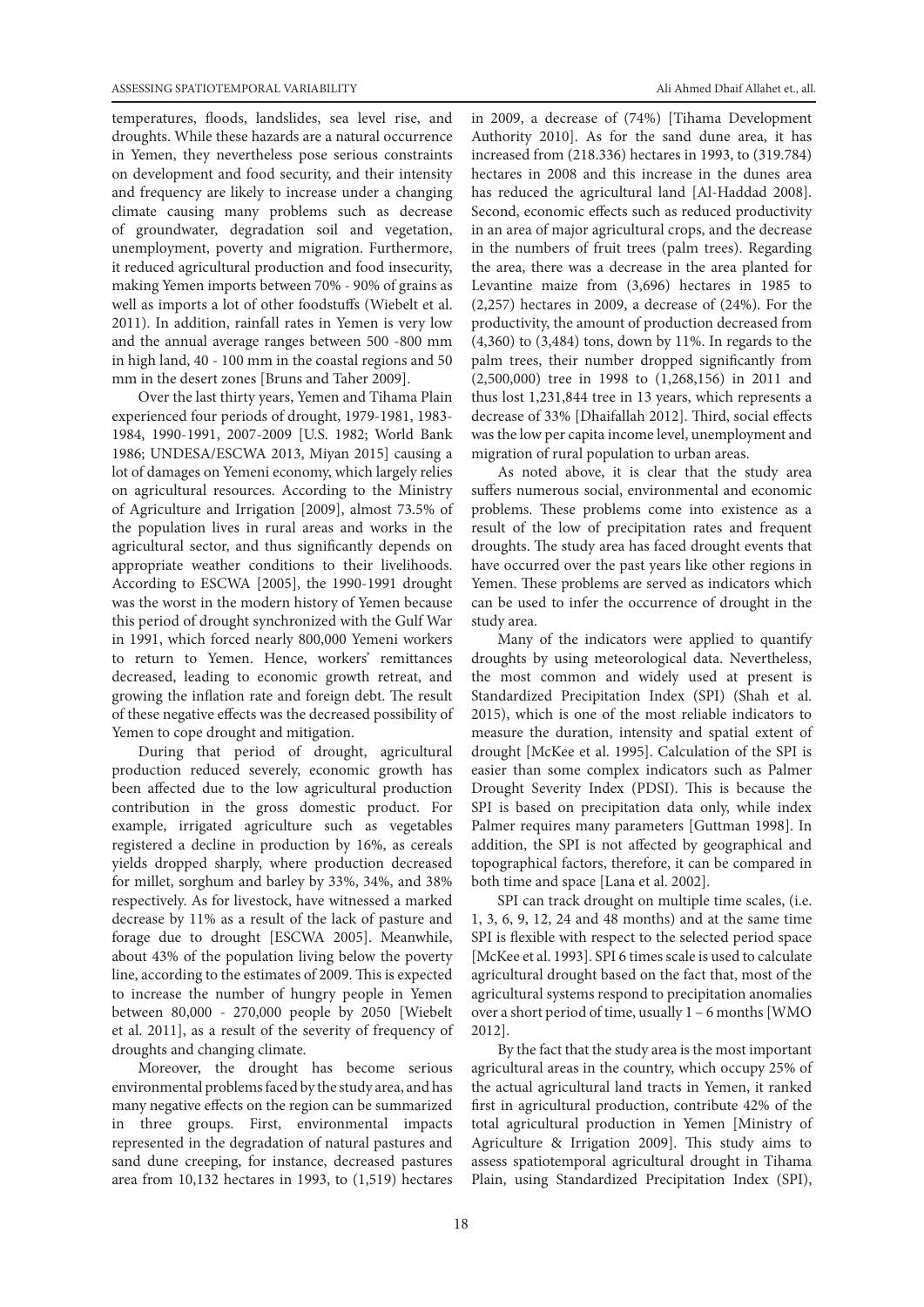based on the rainfall data for the period of 1980-2010.

#### **2.The Methods**

The monthly rainfall data of five meteorological stations for the time period of 1980-2010 were acquired from the Public Authority of Agricultural Research, which covered the study area as shown in Figure1.

To determine the drought years, Standard Precipitation Index (SPI) was calculated using SPI calculator software obtained from the National Drought Mitigation Centre (NDMC) of the University of Nebraska, Lincoln using the following link:http://drought.unl.edu/MonitoringTools/ DownloadableSPIProgram.aspx.

The SPI was calculated using 6 months' time scale which is appropriate for the determination of drought. The formula for determining drought years as used in this research is:

Where is the formula?

X= Number of months in drought

Rainfall in the study area = 12 month

Heavy Rainfall = 3 month (July, August and September) Normal dry =  $12 - 3 = 9 =$  No Drought

*When X = 10 or above = Drought year*

#### Explanation:

Usually, under normal circumstances Yemen Experience three months of heavy rainfall in July, August and September. Therefore, any year with a total of nine dry months is considered as a normal situation. On the other hand, any year with more than nine dry months is considered as a drought year. This means that, at least one months out of July, August or September did not receive sufficient rainfall as it used to be, thereby aggravating the drought condition already existing in the country.

After the drought years have been identified according to the method mentioned above, the results were transferred to ArcGIS 10.2 software in order to map the spatial distribution of the severity of drought in the study area.

SPSS 22 was used to compare the groups of study area. Therefore, the period was divided into six groups for each station. This includes [1980 to 1985, 1986 to 1990, 1991 to 1995, 1996 to 2000, 2001 to 2005 and 2006 to 2010]. The Kruskal Wallis test was used to examine the differences between groups.

The results were then transferred to Excel spread sheet 2010, in order to calculate the frequency of drought, identify drought years and draw some graphs to explain the severity of drought.

Drought occurs when the SPI is negative on an on-going basis, and its severity up to -1.0 or less, and ending when the SPI becomes positive [McKee et al. 1993]. Therefore, each phenomenon of drought has a period to be determined by its beginning, end, and severity, in every month the drought continues (Table 1). Thus, the total positive SPI for all the months taken by drought might be called the "intensity" of drought [WMO 2012].

The SPI is calculated from the monthly precipitation record. The classification system proposed by McKee et al [1993] is used to determine the severity of drought (mild, moderate, severe and very severe) based to SPI value according to specific standards for any phenomenon of drought on any of time scales as shown in Table 2.

Table 1. Classification of drought based on the SPI

| index                          |                       |  |  |  |
|--------------------------------|-----------------------|--|--|--|
| SPI value                      | Classification        |  |  |  |
| 2.00 to more                   | Extreme Wet (EW)      |  |  |  |
| 1.50 to 1.99                   | Very Wet (VW)         |  |  |  |
| 1.00 to 1.49                   | Moderate Wet (MW)     |  |  |  |
| $0 \text{ to } 0.99$           | Mild Wet (MW)         |  |  |  |
| $0$ to $-0.99$                 | Mild Drought (MD)     |  |  |  |
| $-1$ to $-1.49$                | Moderate Drought (MD) |  |  |  |
| $-1.50$ to $-1.99$             | Severe Drought (SD)   |  |  |  |
| $-2.00$ or less                | Extreme Drought (ED)  |  |  |  |
| $\sim$ $\sim$ $1 \cdot 1$ 2000 |                       |  |  |  |

Source: Ceglar et al.2008

Table 2. Classification of the SPI values and drought

| category                               |                  |  |  |  |
|----------------------------------------|------------------|--|--|--|
| SPI value                              | Drought Category |  |  |  |
| $0$ to $-0.99$                         | Mild Drought     |  |  |  |
| $-1$ to $-1.49$                        | Moderate Drought |  |  |  |
| $-1.50$ to $-1.99$                     | Severe Drought   |  |  |  |
| $-2.00$ or less                        | Extreme Drought  |  |  |  |
| $\mathcal{C}$ MIT $\mathcal{C}$ 1,1000 |                  |  |  |  |

Source: McKee et al. 1993

There is a general consensus among users that using SPI on short time scales (3 and 6 months) describes the events of meteorological drought, as well as describes events of the drought affecting agricultural practices (agricultural drought), while the use over a long period of time scales (12 and 24 months) is more appropriate for monitoring hydrological drought and management of water resources [Raziei et al. 2009].

### **3. Result and Discussion**

Through temporal analysis of drought using SPI 6, it is clear that there is variation in the severity of drought between meteorological stations under study, where the SPI values were less than -1 during the drought years. The temporal analysis results of drought for each station in the study area are shown below:

From 1980 to 2010, a total of 8 drought years were recorded in Zuhrah station. Analysis of the SPI time series indicate that, both the intensity and frequency of the drought increased progressively. For example, no drought was recorded between 1980 to 1985 and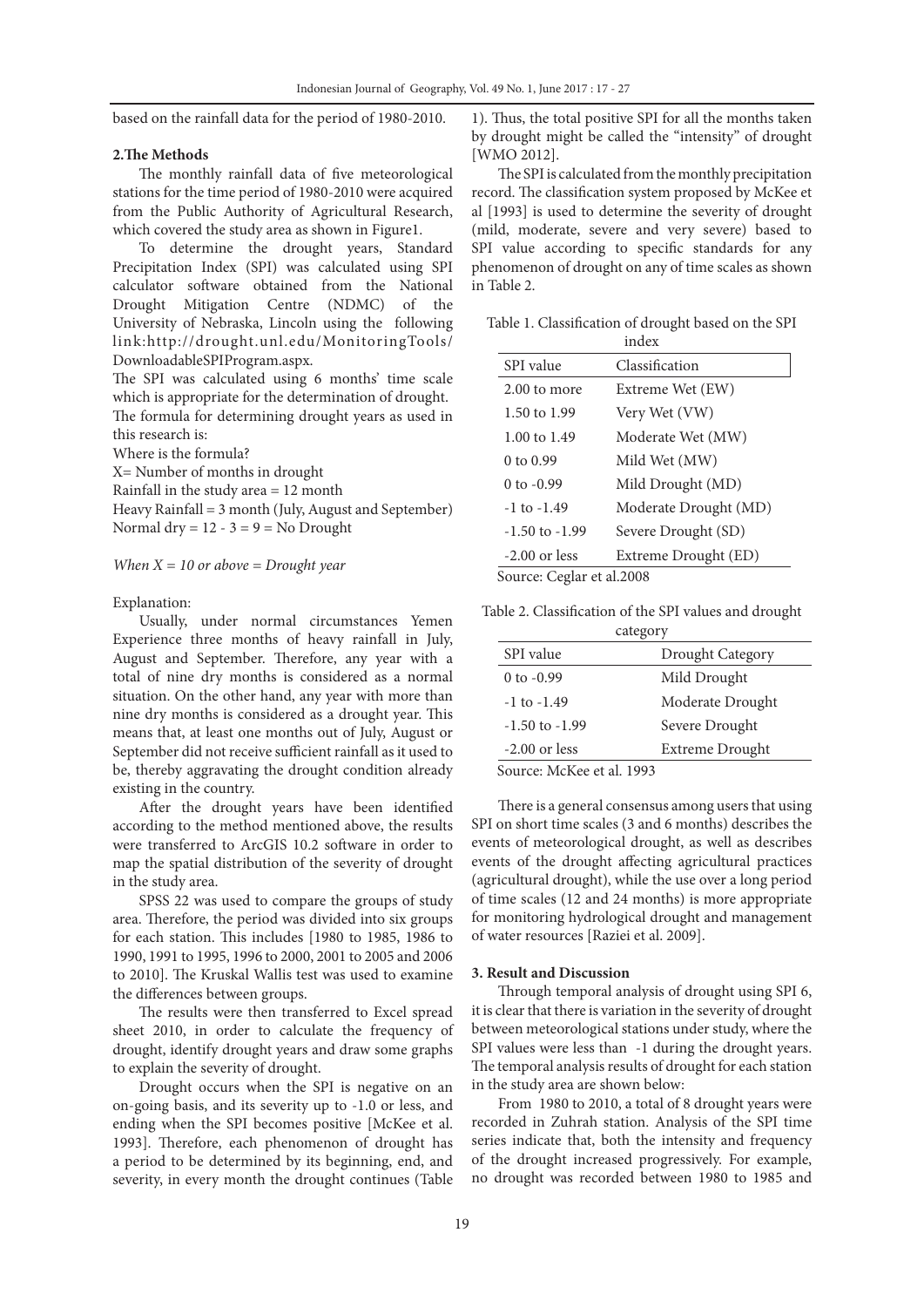only one drought year each was recorded from 1986 to 1990 and from 1991 to 1995. However, more frequent droughts were recorded from the 2003 to 2010, where 6 drought years were recorded in 2003, 2005, 2006, 2007, 2008 and 2009, with the year 2005 having the highest intensity of up to -3.08 SPI values (See Figure 2)

In Kalifah, a total of 6 drought years were recorded from 1980 to 2010. The first and the most extreme drought was recorded in the year 1991 with up to -4.34 SPI values. Another four years of successive droughts were recorded in 2002, 2003, 2004, 2005 and 2008. The drought in 2005 was also extreme and is the second in intensity after 1991, while the remaining years recorded severe droughts (Figure 3).

Jerbeh area recorded a total of 5 drought years between 1980 to 2010. The droughts occurred in 1984, 1990, 1991, 2002 and 2004. The severity of the drought progressively increased with time from moderate droughts in 1984 and 1990 to extreme drought in 1991, 2002 and 2004. However, the 2002 drought is the most severe and extreme with the negative SPI values of -3.3, signifying an extreme drought condition. On the other hand, the 1990 drought is the mildest with the negative SPI values of – 1.33, signifying a moderate drought condition (Figure 4).

Bajil recorded the highest frequency of drought amongst the five station during the period under investigation. The area recorded a total of 10 drought



Figure 1. Distribution of meteorological stations in the study area



Figure 2. Drought Intensity Changes in Zuhrah Station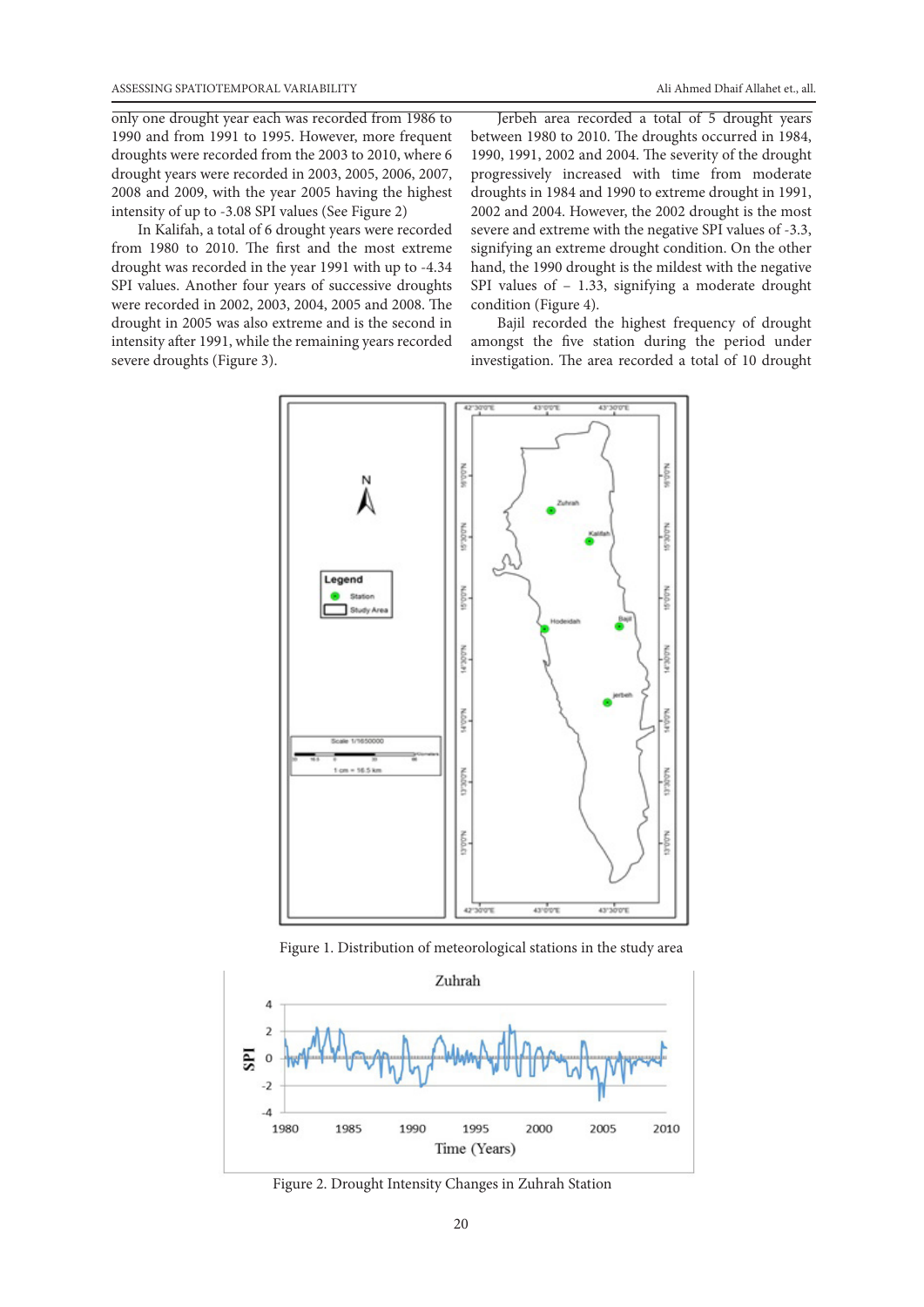

Figure 3. Drought Intensity Changes in Kalifah Station



Figure 4.Drought Intensity Changes in Jerbeh Station



Figure 5. Drought Intensity Changes in Bajil Station

Table 3. Differences between stations in term of drought

| twore of 20 miles eneed overflown ofwitched in textil of wrowgitt |               |               |                          |                        |         |  |  |
|-------------------------------------------------------------------|---------------|---------------|--------------------------|------------------------|---------|--|--|
|                                                                   | Zuhra         | kalifah       | ierbeh                   | Bajil                  | Hodeida |  |  |
| Chi-quare                                                         | 47.488 97.324 |               |                          | 46.079 141.686 119.238 |         |  |  |
| df                                                                |               | $\mathcal{L}$ | $\overline{\phantom{a}}$ | 5                      |         |  |  |
| Asymp. Sig. .000                                                  |               | .000          | .000                     | .000                   | .000    |  |  |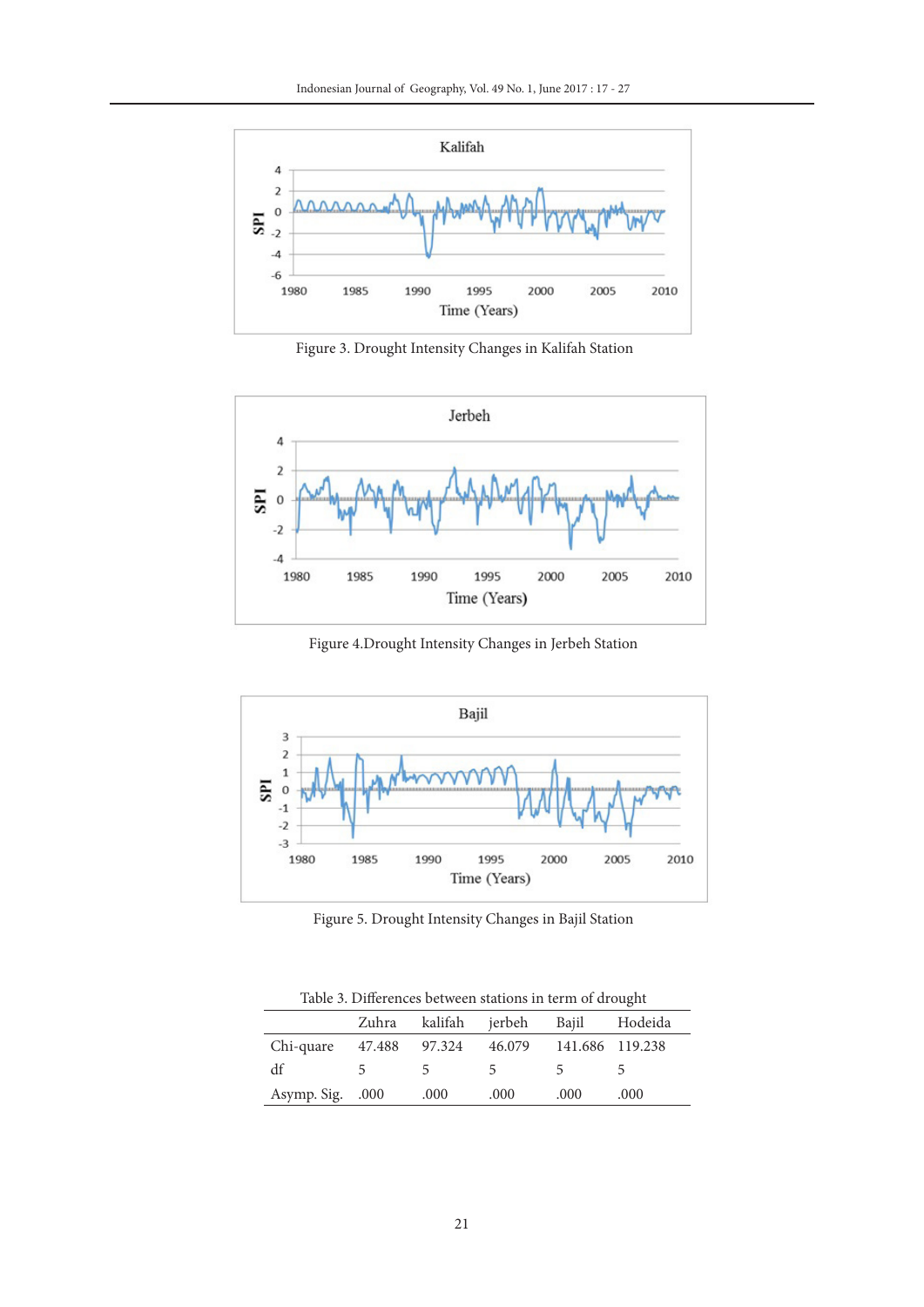

Figure 6. Drought Intensity Changes in Hodeidah Station

|                             |                |           | $\circ$   | $\sigma$ |     |              |                |
|-----------------------------|----------------|-----------|-----------|----------|-----|--------------|----------------|
| Category<br><b>Stations</b> | EW             | <b>VE</b> | <b>MW</b> | NN       | MD  | <b>SD</b>    | <b>ED</b>      |
| Zuhrah                      | 9              | 14        | 36        | 264      | 32  | 13           | 4              |
| Kalifah                     | $\overline{4}$ | 9         | 34        | 277      | 22  | 15           | 11             |
| Jerbeh                      | 2              | 14        | 35        | 267      | 26  | 11           | 17             |
| Bajil                       |                | 7         | 49        | 242      | 42  | 25           | 6              |
| Hodeidah                    | 5              | 14        | 48        | 291      | 14  | $\mathbf{0}$ | $\overline{0}$ |
| Total                       | 21             | 58        | 202       | 1341     | 136 | 64           | 38             |
| Percentage                  | $1\%$          | 3%        | 11%       | 72%      | 7%  | 4%           | 2%             |

Table 4. Frequencies of drought categories based on the SPI classes



Figure 7. Frequency of mean annual of SPI classes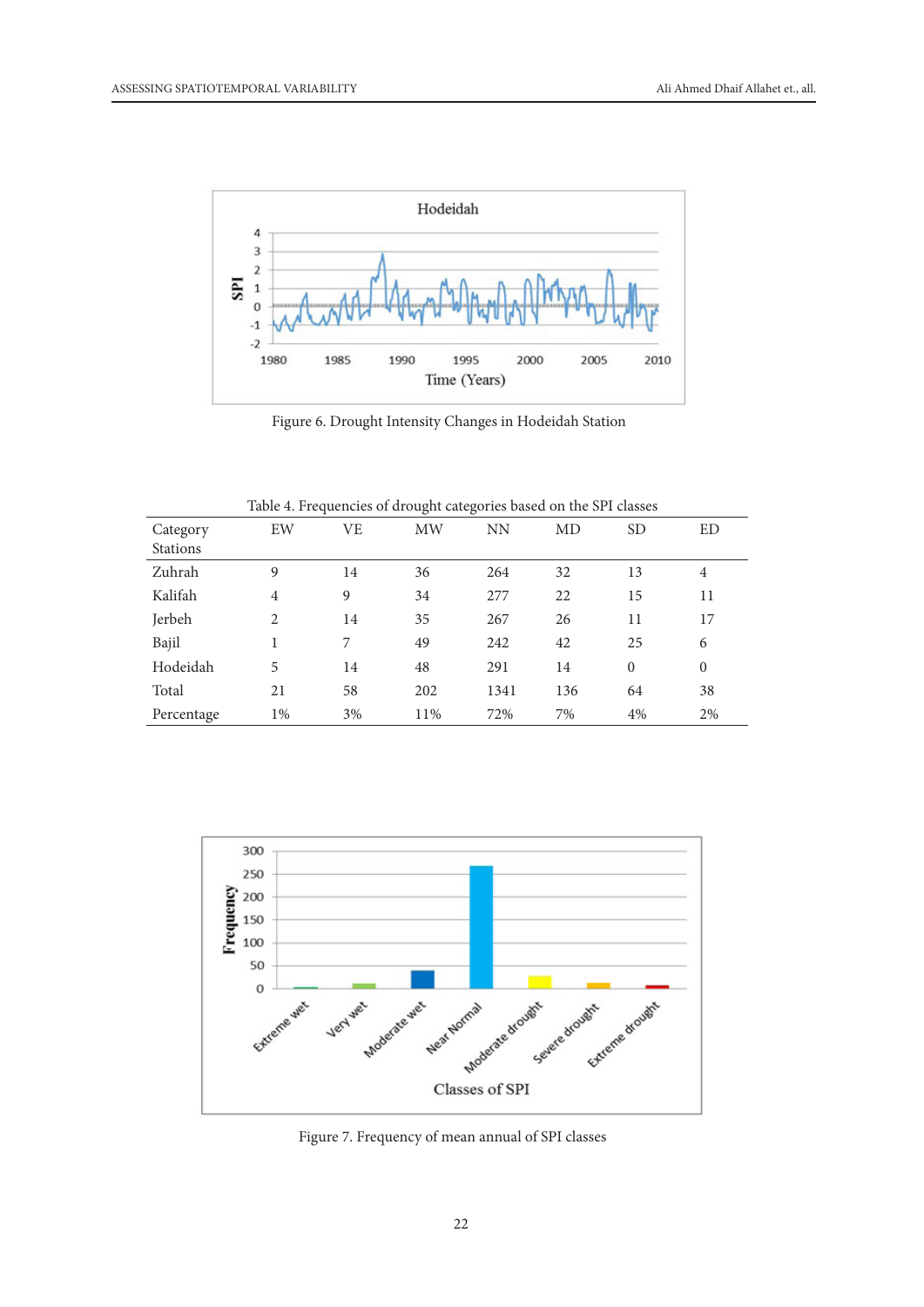

Figure 8. Distribution of SPI values for wet year 1995



Figure 9. Spatial Distribution Map for wet year 1995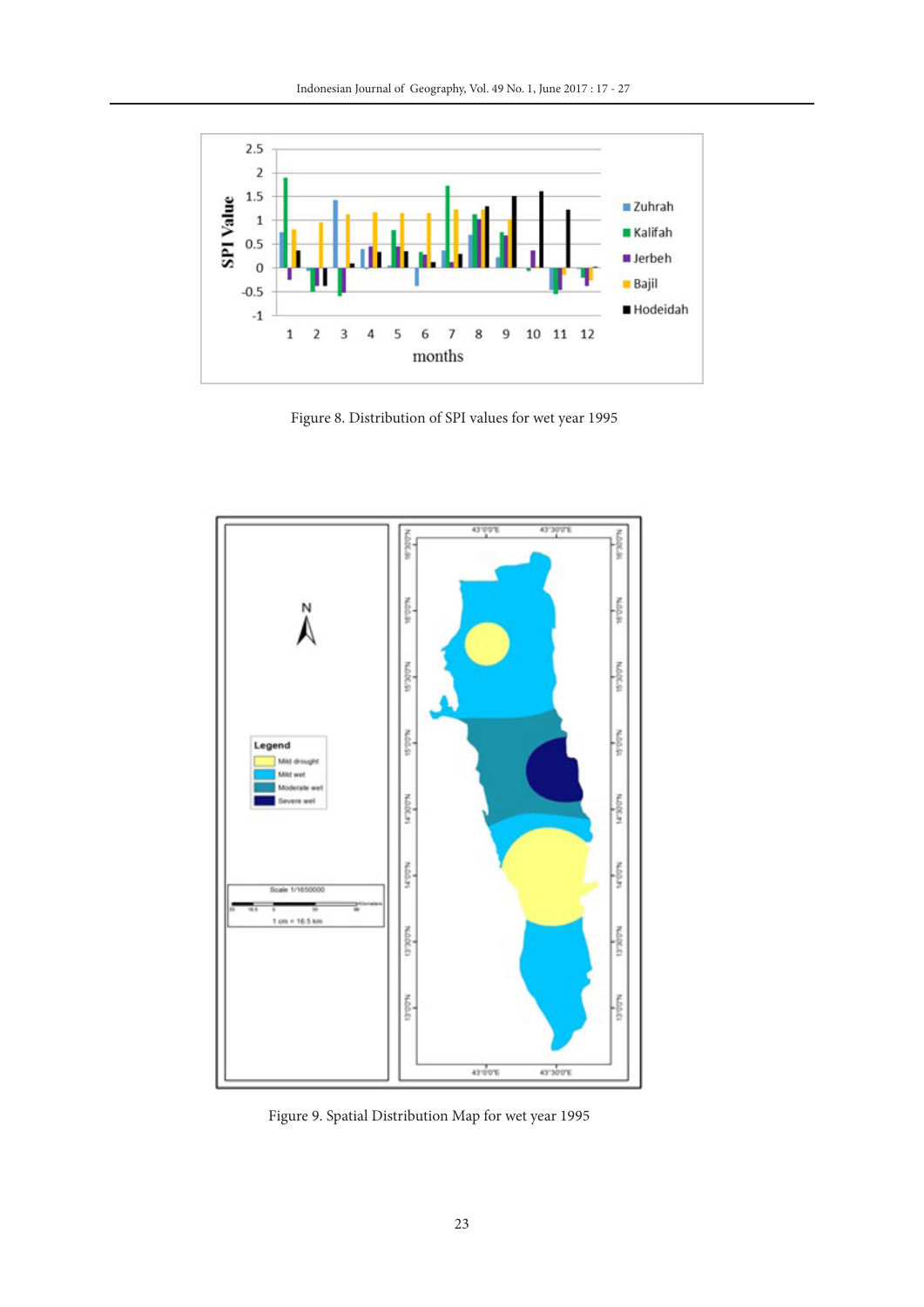

Figure 10. Distribution and intensity of drought in 1991



Figure 11. The distribution and severity of drought in 1991



Figure 10. Distribution and intensity of drought in 1991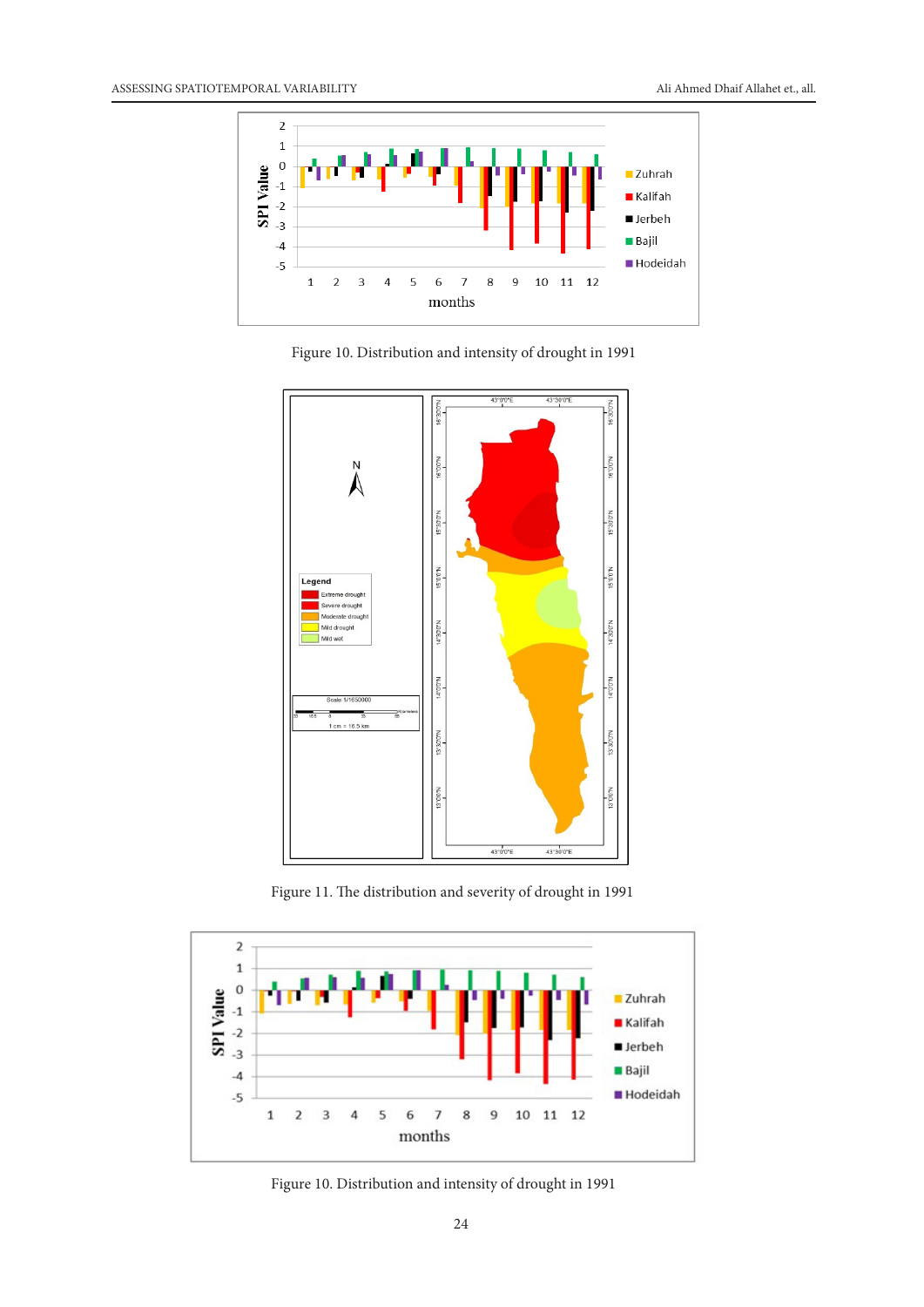

Figure 11.The distribution and severity of drought in 1991



Figure 12. Distribution and intensity of drought in 2004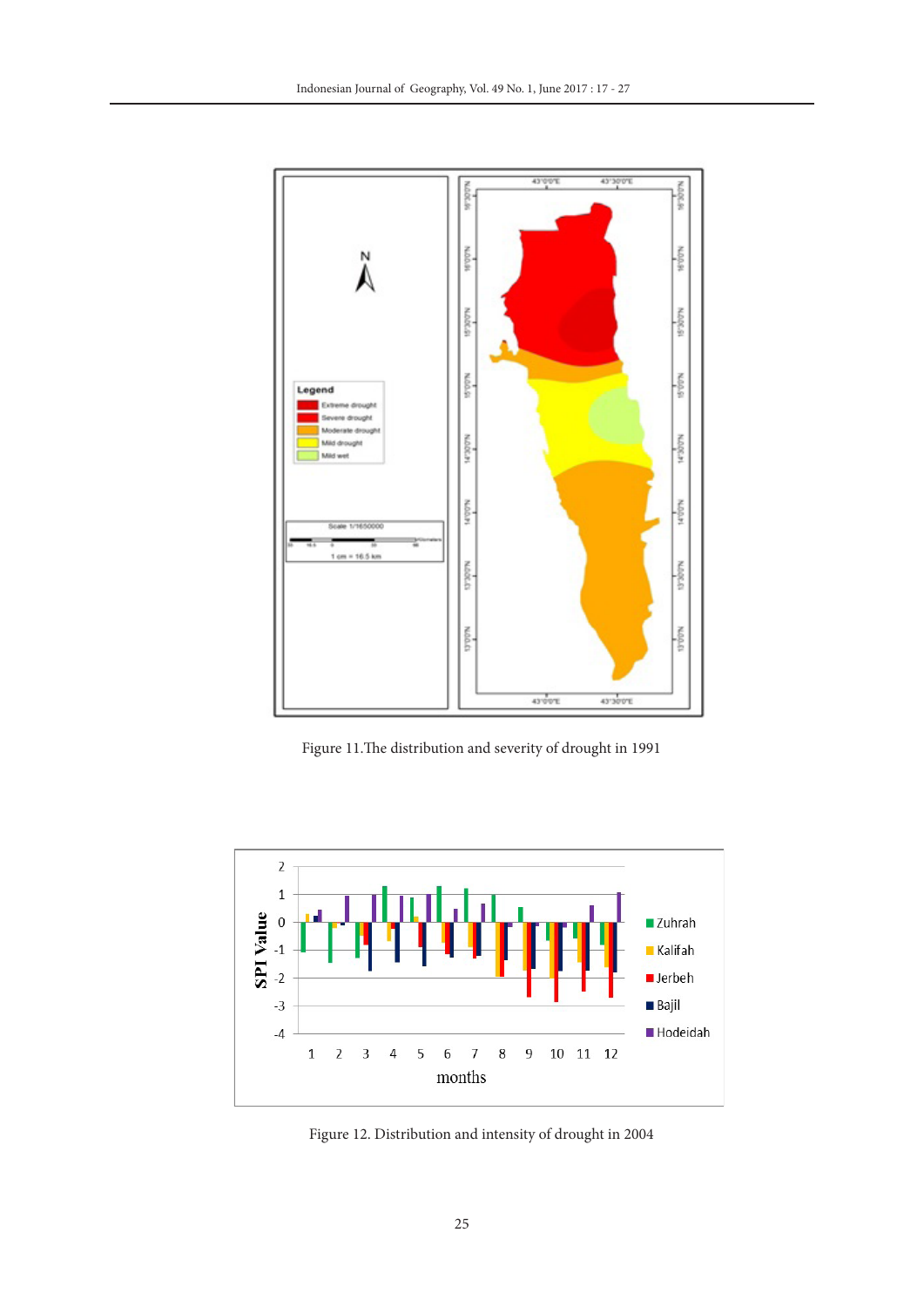years from 1980 to 2010. However, the drought was more frequent and more severe between 2000 to 2010, where 6 years of persistent droughts were recorded from 2002 up to 2007. Before this, droughts occurred intermittently in 1981, 1984, 1998 and 1999. The severity of the drought also increases with time from a milder drought in 1981 with SPI values of just -0.64 to a more extreme drought in 2007 with a negative SPI values of up to – 2.61, signifying an extreme drought condition (Figure 5).

In Hodeidah, there appears to be two separate drought regimes. In total 7 drought years were recorded during the study period. The first regime started from 1981 to 1985 after which, a period of normal rainfall resumes from 1986 until 2005. The second drought regime was recorded from 2006 to 2010. However, the drought was not as intense as in the areas as only mild and moderate were recorded with the absence of severe drought. Moderate drought conditions with SPI values of -1.28 was recorded in 1981, 1982, 2008 and 2010 while the droughts in 1984, 1985 and 2006 were mild ones (See Figure 6).

Moreover, to make a confirmation on the results of the SPI 6 time scale, Kruskal Wallis Test to examine the differences between the five stations was performed. As shown in Table 3, the p values of all stations were < 0.05 indicating that the drought was different between all stations. In another word, all stations showed there are statistically significant ( $p<0.05$ ) variation or change in the drought intensity through the time period of the study.

The overall drought frequency in all the five stations indicate that on the average, near normal condition accounts for 72% in all the five stations put together for the 30 years' period of investigation. Moderate drought account for 7%, severe drought 4% and extreme drought 2%. The cumulative drought period for the stations accounts for 11%. On the other hand, moderate wet for all the stations accounts for 11%, very wet 3%, and extreme wet 1%. However, a more detailed examination of the result revealed that, out of the total of 1860 months observed in all the five stations, near normal condition is recorded 1341 times, moderate drought 136 times, severe droughts 64 times and extreme drought 38 times. On the other hand, extreme wet is recorded 21 times in all the five stations, very wet 58 times and moderate wet 202 times(see Table 4 and Figure 7).

The SPI 6, time scale was used for the determination of drought years, where the drought usually occurs when the SPI is negative, and its severity up to -1.0 or less, and ending when the SPI becomes positive. Accordingly, it has been shown by the results that there are spatial differences in the drought severity between meteorological stations in the study area during the drought years. It has been observed that the lowest SPI values occurred during the years 1991 and 2004, so these years were considered the worst drought years. On the other hand, the year 1995 was selected as a year

of wet, where the most of SPI values were positive over all the stations.

The year 1995 appears to be unique throughout the study period. This is due to a radical amount of rainfall received in all the five stations under study as no drought is recorded in the year throughout the stations. During the year, two stations, the Kalifah and Hodeidah were severely wet with positive SPI values of 1.73 and 1.62 respectively, signifying a severe wet condition. The remaining three stations namely Zuhrah, Jerbeh and Bajile were moderately wet, each with positive SPI values of 1.43, 1.03 and 1.23 respectively, signifying a moderate wet condition (Figures 8 and Figure 9).

The year of 1991 recorded the worst drought in the last 30 years in the study area both in terms of distribution and intensity. During this year, Kalifah area recorded a drought intensity of up to – 4.34 in the SPI value, which signifies extreme drought condition and the dryness persist for throughout the year (12 months). Zuhrah also recorded 12 month of dryness during the same year, but of lesser intensity ( -2.09 SPI values). Comparably, Jerbeh recorded a more intense drought than Zuhrah (-2.32 SPI values), but of relatively shorter duration as the drought last for 10 months of the year. The other two stations, Bajil and Hodeidah experienced a normal rainy year in 1991 (see Figure 10 and Figure 11).

In 2004, Jerbeh station which recorded normal rains in 2003, turns out to be extremely dry with 11 dry month and up to – 2.88 SPI values, signifying extreme drought situation. Again, Zuhrah station, which experienced drought in 2003, becomes moderately wet with positive SPI values of up to 1.31. During the same year, Kalifah recorded 10 dry months with up to – 2.02 SPI values making it extremely dry and Bajil, 11 dry months with up to – 1.74 SPI values, signifying severe drought. Hodeidah remains relatively wet as in 2003 (See Figures 12 and Figure 13).

#### **4.Conclusion**

Through temporal analysis of drought using SPI 6, it is clear that there are variations in the severity of drought between meteorological stations under study, which the SPI values were less than -1 during the drought years. Bajil station is the most affected by the drought with a total of 10 drought years from 1980 to 2010, while Jerbeh station is the least affected with a total of 5 drought years. The analysis results by SPI 6 showed that the years 1984, 1991, 2002, 2003, 2004, 2005, 2006 and 2008 were the most affected by drought during the entire time period 30 years (1980-2010). The year 1991 recorded the worst drought throughout the study period, both in terms of distribution and intensity. During this year, Kalifah station recorded a drought intensity of up to – 4.34 in the SPI value, which signifies extreme drought condition and the dryness persist throughout the year (12 months). Also, it turns out from the results that there are spatial differences in